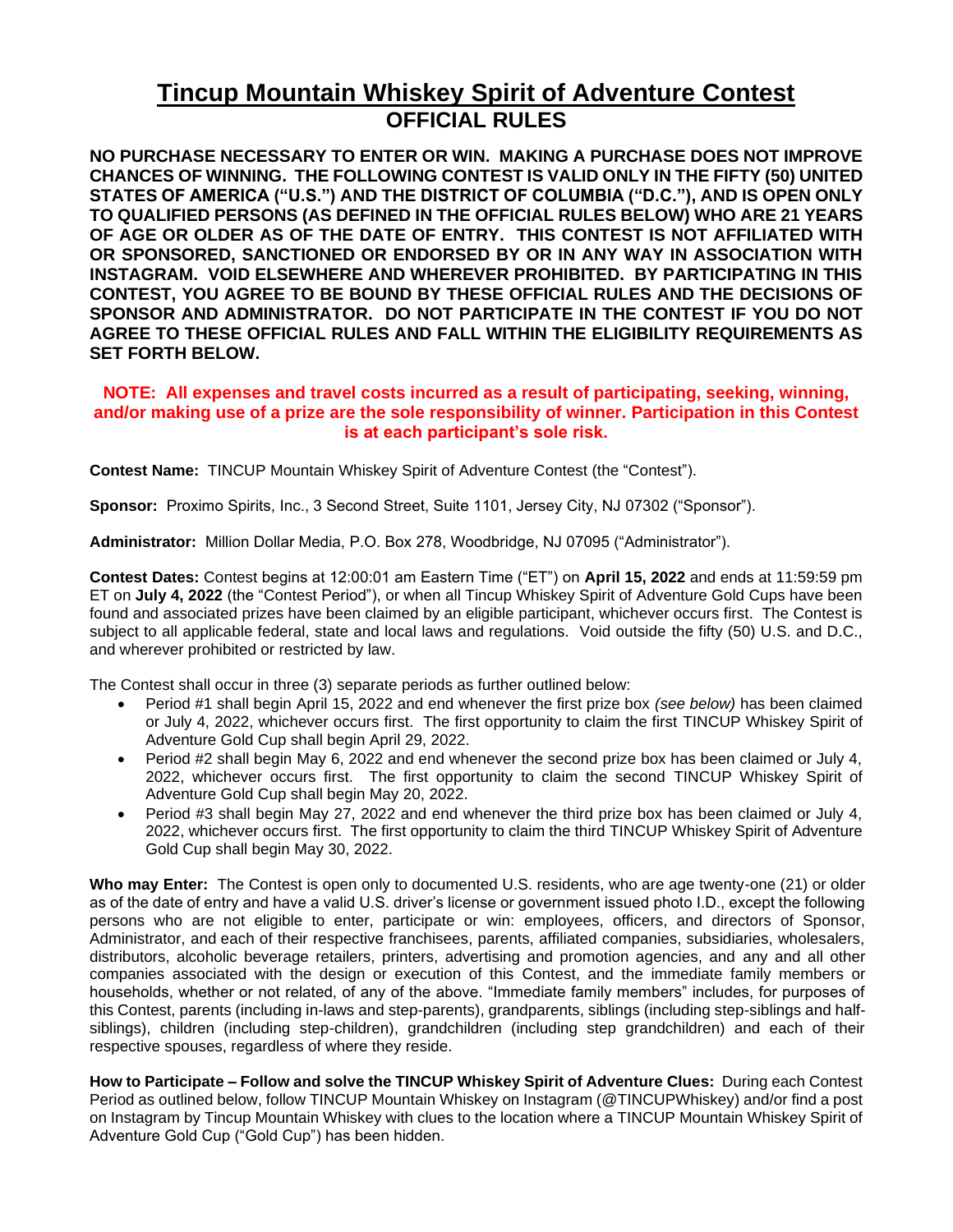• **Instagram Post:** Sponsor may require participants, at its sole discretion for any Period, to post a photo (and any optional comments) showing their participation in the Contest, following the posting of the initial clue for each Period, in order to receive any additional clues related to that Period or to receive any hint(s) in association with decoding any of the provided clues. Participants must post their photo to Instagram through your their public Instagram account tag @TINCUPWhiskey and include the hashtags #3goldcups #contest. Participants who post an eligible photo will receive a reply from TINCUPWhiskey via its Instagram social media account with any additional clue(s) and/or hint(s) related to the hidden location for that associated Period. **NOTE:** you must be an active holder of a non-private Instagram account *(holders of private accounts may not enter using this method).* If you do not have the Instagram application, you may download it through the application store on your mobile device. The Instagram application is free, and Instagram's Terms of Use apply. For details, visit [http://instagram.com/legal/terms/.](http://instagram.com/legal/terms/) Submitted photo submissions/posts will appear on Instagram under the associated hashtag. If you participate using a mobile device on a wireless service provider's network (as opposed to a Wi-Fi network), your carrier's text and data rates will apply. You should consult your wireless service provider's pricing plan for details. You agree to incur any and all charges demanded by your wireless carrier.

A total of three (3) Gold Cups will be hidden in containers by Sponsor at designated destinations located within the contiguous United States *(i.e., excluding Alaska or Hawaii)*. The date, time and location that each container with a Gold Cup will be hidden shall be as solely determined and designated by Sponsor. Each container and Gold Cup shall be hidden in a location accessible to the public, and shall be hidden on Public Private land *(i.e. land that is accessible to the public by owned by private entities, who Sponsor has received permission from private land owner for use in this Contest).* Please see criteria and requirements below regarding participation in the hunt to find a hidden Gold Cup, including Leave No Trace principles. Hidden locations shall be in plain view, meaning there shall be no digging, climbing or disturbance required to any land or property in order to locate a container or Gold Cup.

For each hidden Gold Cup, a total of six (6) clues (each a "Clue") will be provided by Sponsor to provide participants the opportunity to determine the location where a Gold Cup has been hidden and can be found. Clues to the location where each Gold Cup has been hidden and can be found shall occur as follows:

- Period #1 (Gold Cup #1): Clues to the location where Gold Cup #1 will be hidden shall occur as follows:
	- o Clues shall be released on Sponsor designated dates scheduled to occur between April 15, 2022 – April 30, 2022. Actual clue release dates subject to change at Sponsor's sole discretion.
	- o NOTE: April 29, 2022 shall be the first opportunity for an eligible participate to find and claim the first Gold Cup and associated prize award.
	- $\circ$  Last date to submit a valid prize claim for Gold Cup #1 shall be July 4, 2022.
- Period #2 (Gold Cup #2): Clues to the location where Gold Cup #2 will be hidden shall occur as follows:
	- $\circ$  Clues shall be released on Sponsor designated dates scheduled to occur between May 13, 2022 – May 21, 2022. Actual clue release dates subject to change at Sponsor's sole discretion.
	- $\circ$  NOTE: May 20, 2022 shall be the first opportunity for an eligible participate to find and claim the second Gold Cup and associated prize award.
	- $\circ$  Last date to submit a valid prize claim for Gold Cup #2 shall be July 4, 2022.
- Period #3 (Gold Cup #3): Clues to the location where Gold Cup #3 will be hidden shall occur as follows:
	- o Clues shall be released on Sponsor designated dates scheduled to occur between May 27, 2022 – June 11, 2022. Actual clue release dates subject to change at Sponsor's sole discretion.
	- $\circ$  NOTE: May 30, 2022 shall be the first opportunity for an eligible participate to find and claim the third Gold Cup and associated prize award.
	- o Last date to submit a valid prize claim for Gold Cup #3 shall be July 4, 2022.

**Additional Participation Requirements:** Participants in the Contest are required to follow all local regulations and laws while participating in the Contest. Any participant who is determined to have violated any local regulation or law shall be disqualified and ineligible to claim any prize. If a participant has been determined as a potential winner, then determined to have violated any requirement in these Official Rules, or violated any local regulation or law, they shall be required to forfeit the prize award, and no alternate prize award or compensation shall be provided.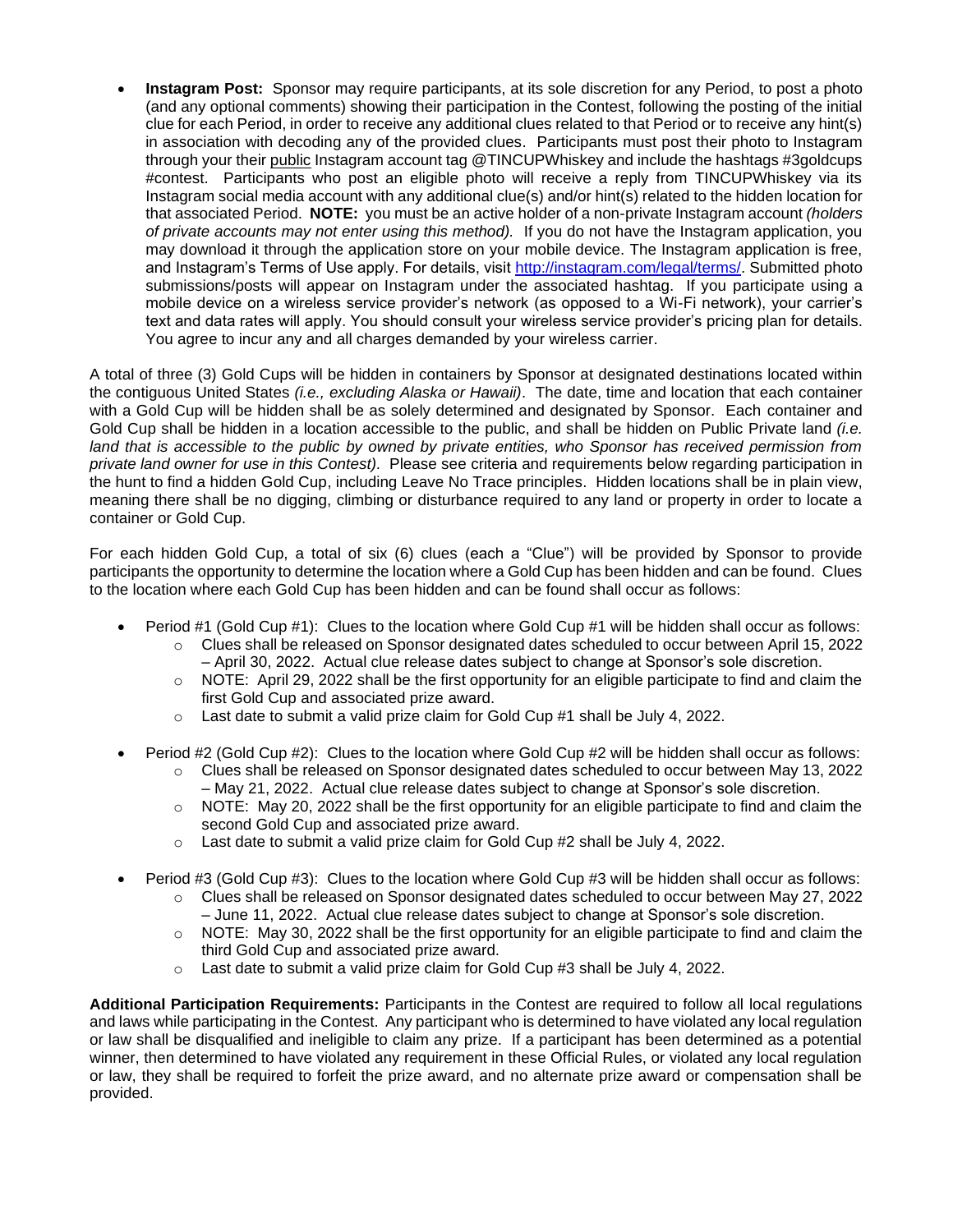Sponsor reserves the right to, in its sole and absolute discretion, disqualify any participant for any reason that it considers to not be appropriate for, or in violation of, the Contest. Participation restrictions include, but are not limited to, the following requirements:

- No one under the age of twenty-one (21) may participate or assist any participant in the Contest;
- Participants are solely responsible for any and all costs associated with participation including but not limited to transportation, fuel, accommodations, parking fees, meals or any incidental costs;
- Participants shall not consume any alcoholic beverages during their participation in searching for a hidden container and Gold Cup;
- Participants agree to adhere to the 'Leave No Trace' principles as made available on the TINCUP Instagram page or at [https://lnt.org/.](https://lnt.org/)
- Any participant who damages any property, or is destructive to any land or property during their participation shall be disqualified;
- Any participant partaking in any activity deemed to be considered unlawful, harmful, threatening, violent, abusive, harassing, tortuous, defamatory, vulgar, libelous, invasive of another's privacy or property, hateful, or racially, religiously, ethnically or otherwise objectionable in any manner as solely determined by Sponsor shall be disqualified;
- Only the first eligible participant to find and be in sole possession of the container with a Gold Cup shall have the rights to submit the prize claim. Any other individual who attempts to take or claim, or takes the container and Gold Cup from the first participant who found and possessed the container, shall be disqualified and ineligible to claim the prize. In the event of a tie or dispute of any kind, any Sponsor representative that is present when the container and Gold Cup is found, shall be the sole determinant of which participant first found and solely possessed the container and Gold Cup. In the event the representative is not able to determine which participant was the first individual to find and solely possess the container and Gold Cup, Sponsor reserves the right to determine the potential winning participant via a random selection.
- Participants agree to be video recorded, and Sponsor reserves the right to video record the winning location, all related activities by any participant and the participant who finds a container and Gold Cup, and to utilize such video to verify compliance with each of the participation requirements outlined in these Official Rules and for publicity purposes as outlined below. Video may be recorded at the hidden location and within the container to record the participant who opens the container to reveal the enclosed Gold Cup.

**By participating, you affirm that you have read and accepted these Official Rules.** The laws of the U.S. apply to and govern this Contest and any claims must be raised and resolved in the U.S. Any information collected by registering and entering the Contest shall be used only in a manner consistent with these Official Rules and with Sponsor's Privacy Policy. By participating in the Contest, each entrant agrees that s/he may be contacted, recorded, interviewed and/or broadcasted by Sponsor, and that his/her comment, interview, video, post(s) and/or prize claim submission may be used, promoted, released, broadcasted or published by Sponsor in any manner related to the promotion or advertising of the Contest.

**How to Win – Finding a TINCUP Whiskey Spirit of Adventure Gold Cup & Submitting a Prize Claim:** 

- **There is a maximum of one (1) prize award per person or household during the entire Contest Period. Once an individual or household has claimed a prize, they are not eligible to participate or submit any additional prize claim.**
- **In the event any container or Gold Cup goes unclaimed, following the contest end date on July 4, 2022 all remaining unclaimed prizes shall be forfeit and shall not be awarded.**

In order to be determined as a potential winner and submit an associated prize claim, an eligible participant must be the first individual to locate and be in possession of a valid Gold Cup, then follow the provided instructions to verify eligibility and claim the prize.

Upon finding a Gold Cup, each entrant must follow the provided instructions within the container:

- Participants must unlock the container by entering the correct code revealed by following the clues for that Gold Cup to unlock the container in which the Gold Cup is hidden;
- Immediately upon discovery, the participant must unlock the box in the approximate location where it was found, scan the QR code on the instructions provided within the container using your mobile device, then enter the unique PIN code printed on the cup, and complete the required online registration fields including the participants name, valid email address, phone number *(including area code)*, address *(including city, state and zip)*, date of birth and any other information requested on the Contest website.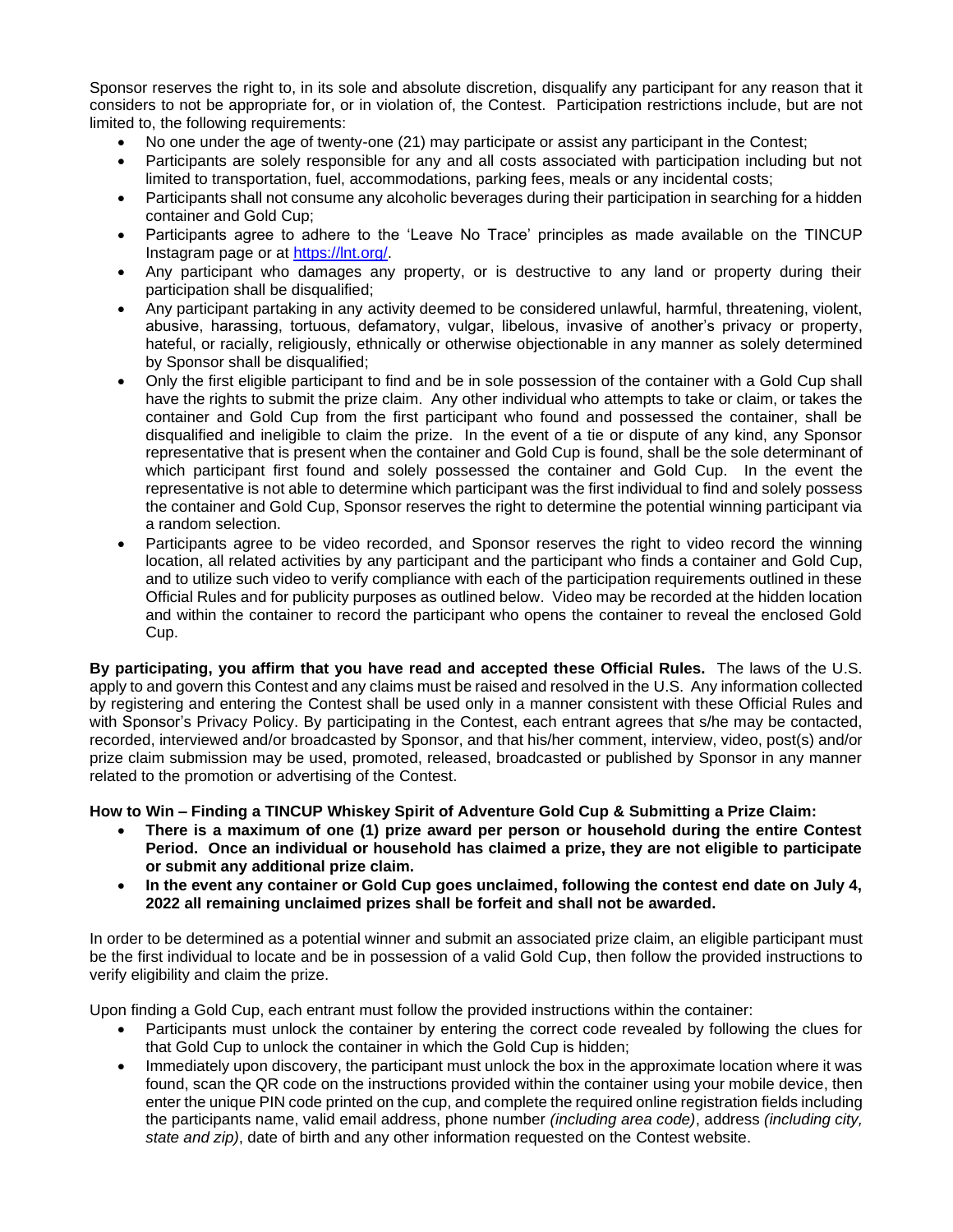• Each potential winning participant shall also be required to submit an image of the Gold Cup found within the container.

Any participant who fails to immediately claim the prize upon discovery per the requirements outlined above, or removes the container and associated Gold Cup from the approximate vicinity in which it is found, prior to completing the prize claim requirements as outlined above, shall be disqualified.

The eligible participant who submits a prize claim shall be designated as a **potential prize winner**, subject to verification of eligibility, and compliance with these Official Rules. Only the entrant who finds the container with a Gold Cup and is the first entrant to submit the online claim shall be eligible to claim the prize award. All other participants are disqualified.

Following submission of an eligible prize claim, each potential prize winner will be contacted via phone and/or email by Administrator. If the Administrator is unsuccessful in its attempt to reach the potential prize winner or winner fails to respond as instructed within forty-eight (48) hours of the initial notification attempt to the phone number and/or email address associated with that entrant's prize claim, then that entrant may be disqualified, and Sponsor reserves the right to hide a replacement container and Gold Cup for that associated prize, in its sole discretion (time permitting).

During prize winner verification process, the potential prize winner must confirm their eligibility, and indicate their willingness to accept the prize award (see below). If a potential winner does not meet the eligibility requirements, is unable or unwilling to accept the prize or elects to decline the prize, s/he will be disqualified and, at Sponsor's discretion and time permitting, Sponsor reserves the right to hide a replacement container and Gold Cup for that associated prize. Any disqualified entrant will not receive any alternate prize substitution or compensation. **Decisions of the Sponsor and Administrator in the selection and determination of all prize winners and all matters relating to this Contest are final and binding.** 

Each prize winner shall be required to: (1) complete and submit, within three (3) days of notification, a prize acceptance form, including affidavit of eligibility and liability/publicity release (where permitted) and a W-9 form; (2) may be required to present a copy of a valid driver's license or government issued photo ID and valid social security card as a condition of participating or receiving any prize; and (3) pay all applicable taxes (including, but not limited to, all local, state and federal taxes) on their respective prize award, and will be issued a 1099 form reflecting the value of the prize award.

Each entrant must submit a prize claim on his/her own behalf. Any prize claim submitted on behalf of another individual or using another person's name, Instagram account, or providing any false information, fake accounts or duplicate accounts will be disqualified and ineligible to claim any prize. All prize claims must include all required information. Any prize claim with incorrect, incomplete or illegible information or other inaccurate information will be disqualified. Sponsor, Administrator and their respective equity holders, owners, partners, members, directors, managers, officers, employees, consultants, contractors, lenders, advisors, sponsors, volunteers, insurers, agents, attorneys, representatives, successors and assigns ("Released Parties") are not responsible for lost, late, misdirected, incorrect, illegible, incomplete, invalid, unintelligible or damaged prize claim submissions, or for any prize claim submitted in a manner that is not expressly allowed under these Official Rules, or for any prize claim not submitted or received due to any technical error or failure, human error, unauthorized human intervention, inaccurate capture or mis-entry of any required information, failures, omissions, interruptions, deletions, or defects of any phone or cellular phone provider, network computer online systems, computer equipment, servers or software, including any injury or damage to entrant's or any other person's computer relating to or resulting from participation in this Contest; or the failure to capture any such information or effects of hackers or failure of any electronic equipment, computer, phone line or cellular transmissions and/or network connections; all of such prize claims will be disqualified.

In the event of a dispute as to any prize claim, the name and authorized account holder of the email address used to submit the prize claim, and associated with the prize claim will be deemed to be the participant and s/he must be eligible according to these Official Rules. The "authorized email account holder" is the natural person assigned an email address by an internet access provider, online service provider or other organization responsible for assigning email addresses for the domain associated with the submitted address. Proof of being the authorized account holder may be required.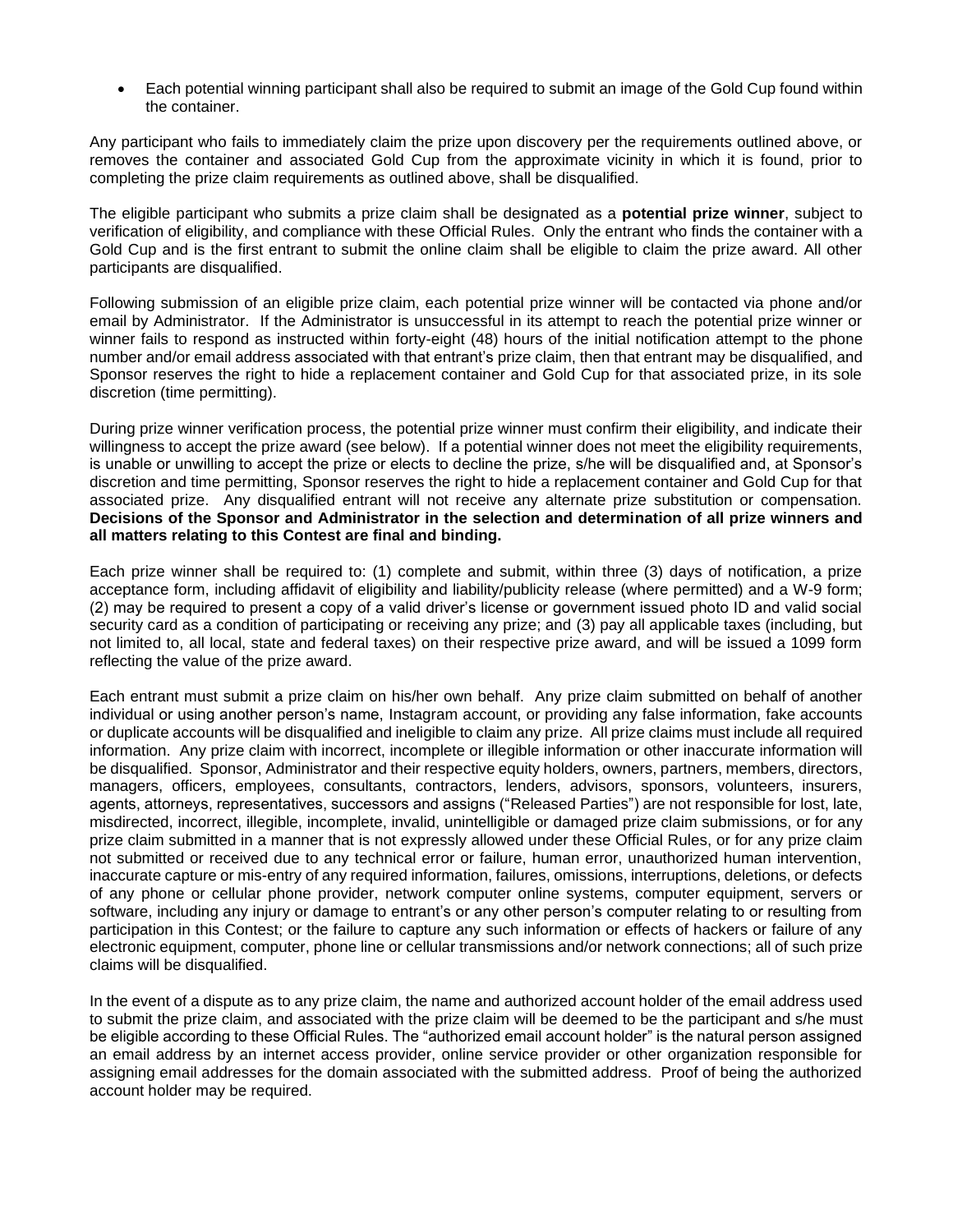**By participating and submitting a prize claim, entrants agree that Sponsor and participating parties are authorized to contact them via email, mail, phone, Instagram message or any other form of media to make entrants aware of information pertinent to the Contest, and to distribute information regarding the Sponsor(s) featured products, special events or promotional offers. Entrants may opt-out of any further email communication at any time by simply replying REMOVE to any email message, or following the provided opt-out instructions.****Any available opt-in opportunities are not required to enter the Contest, and checking the opt-in boxes will not improve your chances of winning.**

**Representation and Release of Publicity Rights:** By participating, each participant agrees that any video, photographs and/or interviews related to their participation shall become the sole and exclusive property of Sponsor, and Sponsor may publish, display, promote or utilize the content, comments, interview and/or photo or video in any manner of its choosing in relation to the promotion or advertising of the Contest or Sponsor. Participation in the Contest, and any associated comments, posts, interviews and/or photo or video constitutes permission for the Sponsor and its designees to use that entrant's comment, post(s), interview, photo, video, name, city and state of residence and/or likeness for purposes of advertising and trade in any and all media now or hereafter known worldwide in perpetuity without limitation or further compensation, notification or permission, unless prohibited by law.

Sponsor reserves the right, in its sole discretion, to disqualify any individual who tampers or attempts to tamper with or abuse the participation process and/or the Contest claim website in any way or who is otherwise in violation of these Official Rules, as determined by Sponsor or the Contest judges appointed by Sponsor in their sole and absolute discretion. Any questions regarding the eligible participant and any associated prize claim shall be determined by Sponsor in its sole discretion. ANY ATTEMPT BY ANY PERSON TO DELIBERATELY DAMAGE ANY PROPERTY, NATURAL ENVIRONMENT, CONTEST WEBSITE OR UNDERMINE THE LEGITIMATE OPERATION OF THE CONTEST MAY BE A VIOLATION OF CRIMINAL AND CIVIL LAWS AND, SHOULD SUCH AN ATTEMPT BE MADE, SPONSOR RESERVES THE RIGHT TO DISQUALIFY AND SEEK DAMAGES FROM ANY SUCH PERSON TO THE FULLEST EXTENT PERMITTED BY LAW.

**Grand Prize Award (maximum three (3) grand prize winners):** Each eligible participant designated as a grand prize winner shall be awarded:

- A Gold Cup found by the participant with an approximate retail value ("ARV") of \$100;
- TINCUP Whiskey branded merchandise, consisting of the merchandise items as solely determined and designed by Sponsor, with an ARV of \$100;
- \$10,000 cash prize, awarded in the form of a check made payable ONLY to the eligible winner who submitted the claim and was verified by Sponsor as a winner.

ARV of each grand prize: \$10,200. Total ARV of all available grand prize awards: \$30,600.

NOTE: for purpose of clarity, the cash prize shall be awarded only to the actual eligible participant who completed and submitted the prize claim, and was verified by Sponsor as a winner. No portion of the cash prize award shall be awarded directly by Sponsor to the other person who participated or assisted the winning participant in the Contest.

**General Prize Conditions: No alcoholic beverage is part of any prize award.** Prize award shall be shipped to winner via the Sponsor designated shipping carrier. Allow eight (8) to twelve (12) weeks for prize delivery. Once shipped, the prize shall be considered delivered and Sponsor shall have no responsibility for any shipment that is delayed, damaged, lost, misdelivered or stolen, or for any incorrect shipping address provided by winner. In the event of any delivery issues, prize award shall not be replaced or substituted with any alternate prize award or compensation. Winner shall look solely to shipping carrier for any lost, damaged, misdelivered, stolen or delayed shipment.

All other costs and expenses related to prize acceptance, delivery, redemption or use not specified herein as being provided are the sole responsibility of winner. All income, federal, state and local taxes are the winner's sole responsibility. All prizes are awarded as is, without any warranty, express or implied, by Sponsor. All prize awards are non-transferable and no cash redemption or prize substitution allowed, except at Sponsor's sole discretion or as provided herein. Sponsor reserves the right to substitute a prize with one (1) of comparable or greater value, at its sole discretion. Failure to collect or properly claim prize in accordance with these Official Rules will result in forfeiture of the prize. If forfeited for any reason, entrant will not receive any other prize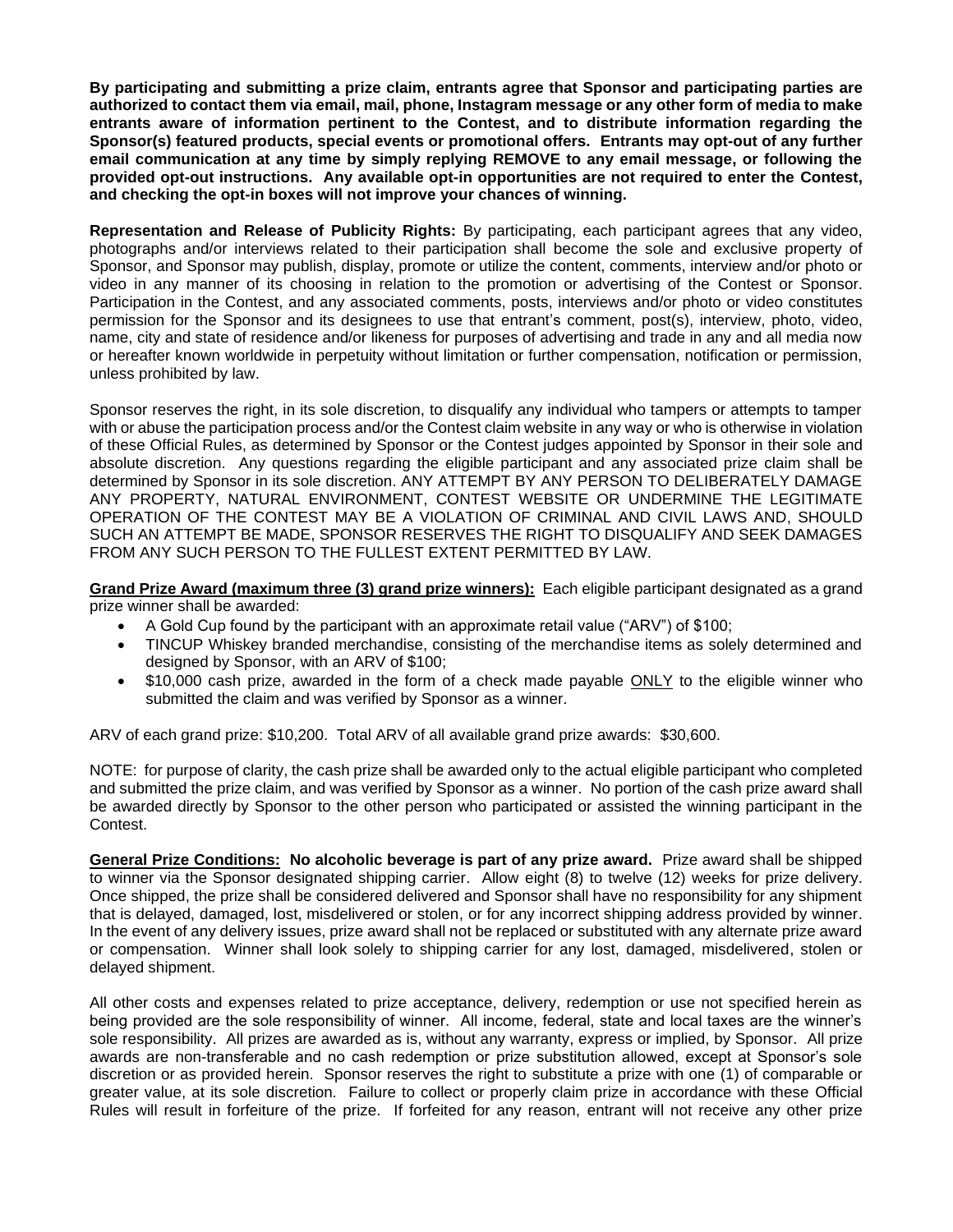substitution or compensation*,* and the prize will remain the property of Sponsor and will not be awarded, except as provided herein. All properly claimed prizes will be awarded. Any unclaimed prizes will not be awarded.

**Additional Rules & Restrictions:** By participating, entrants agree to abide by and be bound by the Official Rules and the decisions of the Sponsor and Administrator, which shall be final in all matters relating to this Contest. In the event an entrant wins a prize, and is later found to be in violation of these Official Rules, he/she will be required to forfeit the prize or to reimburse Sponsor for the stated ARV of the prize if such violation is discovered after winner has used the prize. Participation in the Contest constitutes permission for the Sponsor and its designees to use entrants' names, cities and states of residence and/or likenesses for purposes of advertising and trade in any and all media now or hereafter known worldwide in perpetuity without limitation or further compensation, notification or permission, unless prohibited by law. False, fraudulent or deceptive entries or acts shall render entrants ineligible for any prize.

By participating, entrants agree to hold all Released Parties harmless from any claims, losses, actions, or damages of any kind, whether actual, incidental or consequential, for injury (including, but not limited to, personal injury or death), damages, losses, loss of personal property, or expenses arising out of or relating to entrant's participation in this Contest, or the acceptance, possession or use/misuse of any prize, or participation in prizerelated activities (including, but not limited to, travel or activity related thereto), and to assume all liability therefor.

Released Parties shall not be liable to winner or any other person for failure to supply the prize or any part thereof by reason of any Force Majeure Event (as defined hereafter). The term "Force Majeure Event" as used herein shall mean, without limitation, the following: acts of God; strikes, lockouts or other labor or industrial disturbances; acts of public enemies; war; cyber-attack; orders or restraints of any kind from any governmental, civil or military authority or from any of its departments, agencies or officials (except when such governmental action results from a party's failure or refusal to comply with any applicable law, rule, or regulation); insurrections; riots; power failure or surges; landslides; earthquakes; fires; storms; lightning; droughts; floods; explosions; pest damage; viruses; plagues; diseases; epidemics; pandemics; acts or omissions of communications or other carriers; and any other cause or event not reasonably within the control of the Released Parties.

Entrants are restricted to use of ordinary and typical computer equipment, mobile phone equipment, internet access and cellular networks. Sponsor disclaims all liability for the inability of an entrant to complete or continue an entry due to equipment malfunction, busy lines, inadvertent disconnections, acts beyond the Sponsor's control (including, without limitation, a Force Majeure Event), or otherwise. Sponsor disclaims any liability for entries not received due to technical difficulties or transmission errors. Sponsor disclaims all liability for any delays, misdelivery, loss or failure in the delivery of any item sent by mail, courier, express, electronic transmission, or other delivery method. Released Parties are not responsible for mechanical, technical, electronic, communications, telephone, computer, hardware or software errors, malfunctions or failures of any kind, including: failed, incomplete, garbled or delayed transmission of online entries, traffic congestion on telephone lines, the Internet or at any website or lost or unavailable network connections which may limit an online entrant's ability to participate in the Contest, and any injury or damage to entrant's or any other person's computer or mobile phone related to or resulting from participating in or downloading any information necessary to participate in the Contest. Released Parties are not responsible for any other errors of any kind, whether computer, technical, typographical, printing, human or otherwise, relating to or in connection with the Contest, including, without limitation, errors which may occur in connection with the printing or advertising of this Contest, administration or execution of the Contest, the cancellation of the Contest, the processing of entries or in the announcement of the prizes or prize winners. Sponsor, in its sole discretion, reserves the right to disqualify any person tampering with the entry process or the operation of the Contest website.

Sponsor reserves the right to cancel, modify, or terminate the Contest for any reason, including, but not limited to, fraud, misconduct, regulatory requirement, Force Majeure Event or as required by applicable law, or if any technical failures, internet difficulty or programming error destroy or threaten the integrity of the Contest, in the opinion of the Sponsor/Administrator, or if a computer virus, bug, or other technical problem corrupts the administration, security, or proper conduct of the Contest as determined by Sponsor/Administrator, in their sole discretion. In the event of early termination of the Contest, Sponsor reserves the right to determine any prize winners from among all eligible, non-suspect entries received as of the time/date of such termination.

Except where prohibited, participation in the Contest constitutes each winner's consent to Sponsor's, Administrator's, and their agents' use of each winner's name, likeness, photograph, voice, quotes, statements, opinions, biographical information and/or hometown and state for promotional purposes in any media now known or hereinafter invented, worldwide, without further payment or consideration.